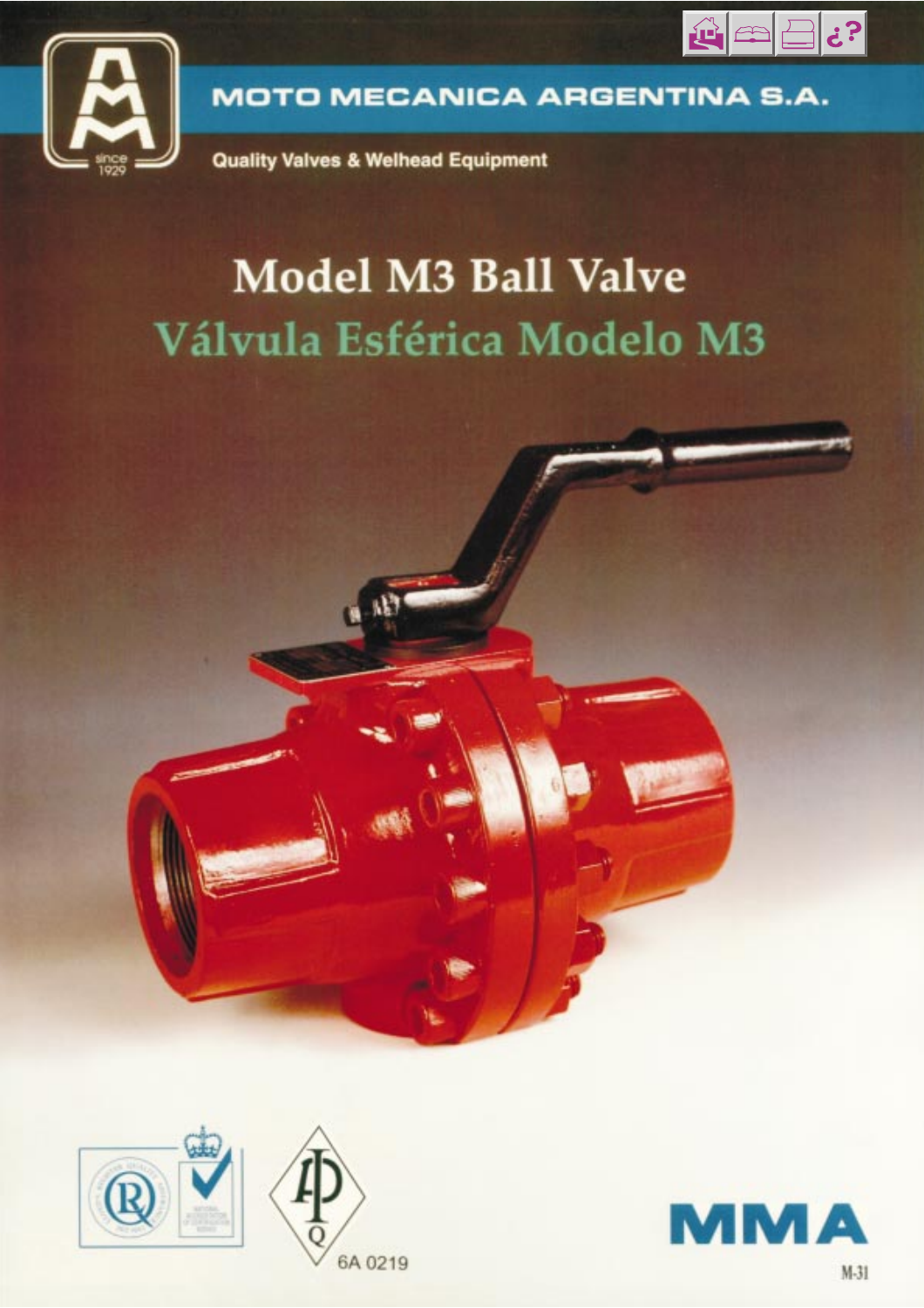



# **Model M3 Ball Valve Válvula Esférica Modelo M3**



**long life. Asientos blandos flotantes. Cierre positivo y larga duración.**

**Simple compacto y robusto.**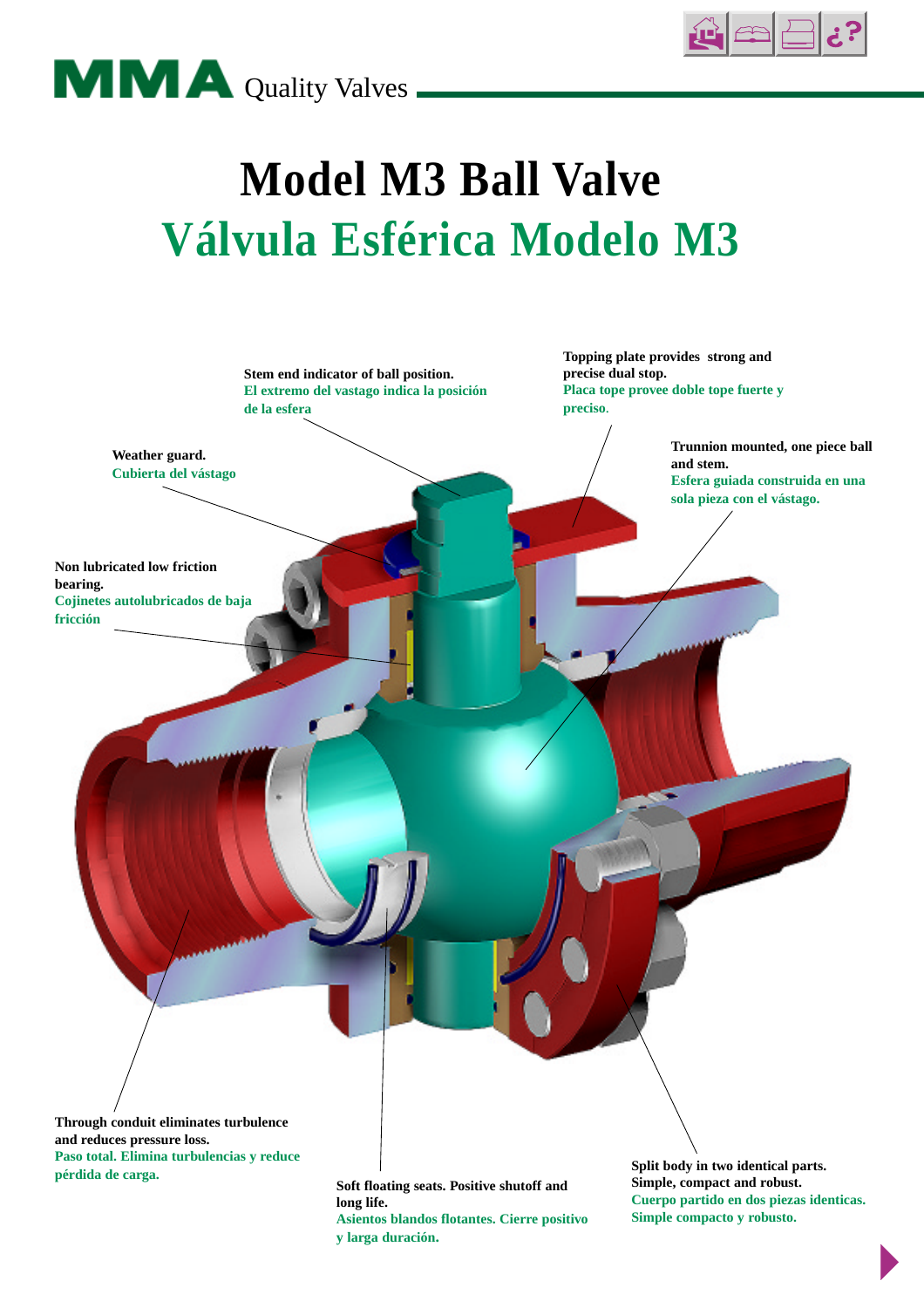

T le MMA M3 model ball valve is a shutoff valves devel-<br>
oil and gas industry.<br>
oil and gas industry.<br>
oil and gas industry.<br>
oil and gas industry. he MMA M3 model ball valve is a shutoff valves developed to meet a wide range of applications in the water, oil and gas industry.

Available in nominal sizes from 2 to 4 inches, pressures up to 3,000 psi. and flanged, screwed or welding ends, it is particularly suitable when a strong and safe valve is needed.

The design and the materials meet the API 6A and 6D requirements. Its advanced design offer many advantages:

#### **Through-conduit**

The through-conduit design provides a full bore without restriction. Destructive turbulence is eliminated and pressure loss is minimized. This feature allows also to run through the bore any type of tool that passes through the pipe's ID.

### **Trunnion mounted**

The one piece ball-stem design of the M3 ball valve is the basis of its compact and robust construction. This also ensures greater rigidity and alignement of the stem, thus reducing bearing wear and operating torque. The floating seats are not loaded by the ball's thrust. This ensures a long life of the seats and a positive shutoff after many operation cycles.

#### **Low operating torque**

All the load due to pressure is supported by two non lubricated low friction bearings. The bearings are isolated from the flow and the external environment.

#### **Internal stops**

Internal double stops give precise topping support during opening and closing. In the open position this prevents exposure of the seats to damage and wear from the flow. The stem area is protected by a rubber weather guard to shield stem from foreign particles.

#### **Available materials**

The material table illustrates the most common trim selections for noncorrosive fluids, mild corrosion fluids, fluids containing hydrogen sulfides and water flood.

#### **Actuators**

The M3 ball valves can be supplied with electric or pneumatic actuators for remote operation.



da para cubrir una amplia gama de aplicaciones como

Está disponible en medidas desde 2" a 4", presiones de trabajo de hasta 3000 psi y extremos bridados, roscados o para soldar. Es particularmente adecuada cuando se requiere una válvula robusta y segura.

El diseño y los materiales de la válvula M3 cumplen las especificaciones de las normas API 6A y 6D. Su avanzado diseño ofrece muchas ventajas:

#### **Paso total**

El pasaje interno de la válvula es completo y no existe restricción del flujo. Esto reduce la turbulencia y la pérdida de carga. Es posible atravesar la válvula con cualquier herramienta que pase por el diámetro interior del tubo.

#### **Esfera guiada**

La construcción en una sola pieza de esfera y vástago es la base de su diseño compacto y robusto. Esto también proporciona mayor rigidez y alineación reduciendo el desgaste de los cojinetes y el torque de operación.

#### **Bajo torque de operación**

La carga producida por la presión es soportada por dos cojinetes autolubricados de baja fricción que están aislados del flujo y del medio ambiente.

#### **Topes internos**

La acción dual de los topes proporciona gran precisión al final de carrera en la apertura y el cierre. En la posición abierta esto evita que los asientos queden expuestos a la erosión del flujo. Una cubierta de neoprene impide el ingreso de partículas al vástago. **Materiales**

La tabla de materiales especifica los montajes más usuales para fluidos levemente corrosivos, altamente corrosivos, fluidos con ácido sulfídrico y para inyección de agua.

### **Actuadores**

Las válvulas esféricas M3 pueden suministrarse con actuadores eléctricos o neumáticos para control remoto.

| <b>TRIM</b> | <b>SERVICE</b>                                                                                                                                            | <b>MATERIAL / MATERIALES</b>   | <b>MAX.SERVI-</b><br><b>CE</b><br><b>TEMPERAT-</b><br><b>URE</b> |                                                                                     |                               |                                                   |
|-------------|-----------------------------------------------------------------------------------------------------------------------------------------------------------|--------------------------------|------------------------------------------------------------------|-------------------------------------------------------------------------------------|-------------------------------|---------------------------------------------------|
|             | <b>SERVICIO</b>                                                                                                                                           | <b>BODY</b><br><b>CUERPO</b>   | <b>BALL</b><br><b>ESFERA</b>                                     | <b>SEATS</b><br><b>ASIENTOS</b>                                                     | <b>SEALS</b><br><b>SELLOS</b> | <b>MAX. TEMP.</b><br><b>DE</b><br><b>SERVICIO</b> |
| 22          | <b>GENERAL SERVICE WITH SLIGHT</b>                                                                                                                        | AISI 4130 (API 60K)            |                                                                  | <b>DELRIN</b>                                                                       | <b>NITRILE</b>                | $219^{\circ}$ F                                   |
| 22 V        | CORROSION CO <sub>2</sub><br>SERVICIO GENERAL CON LEVE CORROSIÓN                                                                                          | ASTM A-105 (API<br>36K)        | AISI 410                                                         |                                                                                     | <b>VITON</b>                  | $(104^{\circ} C)$                                 |
| 22 H        | CO <sub>2</sub>                                                                                                                                           |                                |                                                                  | AISI 316/PTFE<br><b>CARGADO</b>                                                     |                               | 392° F<br>$(200^{\circ} C)$                       |
| 23          | CORROSIVE SERVICE HIGH CO, WITHOUT H <sub>2</sub> S<br>SERVICIO CORROSIVO ALTO CO <sub>2</sub> SIN H <sub>2</sub> S                                       | <b>AISI 410</b>                | AISI 410                                                         | <b>DELRIN</b>                                                                       | <b>NITRILE</b>                | $219^{\circ}$ F<br>(104 °C)                       |
| 24          | GENERAL SERVICE WITH H <sub>2</sub> S NACE MR-01-75<br>SERVICIO GENERAL CON H <sub>2</sub> S NACE MR-01-75                                                | AISI 4130 (API 60K)            | 17-4 PH                                                          | AISI 316 &<br><b>PTFE</b>                                                           | <b>VITON</b>                  | 250° F<br>(121 °C)                                |
| 26          | GENERAL SERVICE WITH H <sub>2</sub> S + CO <sub>2</sub> NACE MR-<br>$01 - 75$<br>SERVICIO GENERAL CON H <sub>2</sub> S + CO <sub>2</sub> NACE<br>MR-01-75 | AISI 410                       | 17-4 PH                                                          | AISI 316 &<br>PTFE                                                                  | <b>VITON</b>                  | $250^\circ$ F<br>(121 °C)                         |
| 32 N        | WATER INJECTION SLIGHT CORROSION<br>INYECCIÓN DE AGUA, LEVE CORROSIÓN                                                                                     | AISI 4130 (API 60K)<br>$ENP^*$ | 17-4 PH                                                          | <b>DELRIN</b>                                                                       | <b>NITRILO</b>                | $219^{\circ}$ F<br>$(104^{\circ} C)$              |
| 33          | WATER INJECTION HIGH CORROSION<br>INYECCIÓN DE AGUA, ALTA CORROSIÓN                                                                                       | AISI 316                       | 17-4 PH                                                          | AISI 316 &<br>PTFE                                                                  | <b>NITRILO</b>                | $250^{\circ}$ F<br>(121° C)                       |
|             | Note: MMA reserves the right to make changes in desings without notice.                                                                                   |                                |                                                                  | Nota: MMA se reserva el derecho de hacer cambios de diseño sin notificación previa. |                               |                                                   |

Materials table / Tabla de materiales

\* Electroless Nicked Plated. DELRIN is TM Du Pont.

Nota: MMA se reserva el derecho de hacer cambios de diseño sin notificación previa. \* Recubrimiento con níquel no electrolítico. DELRIN es marca registrada de Du pont.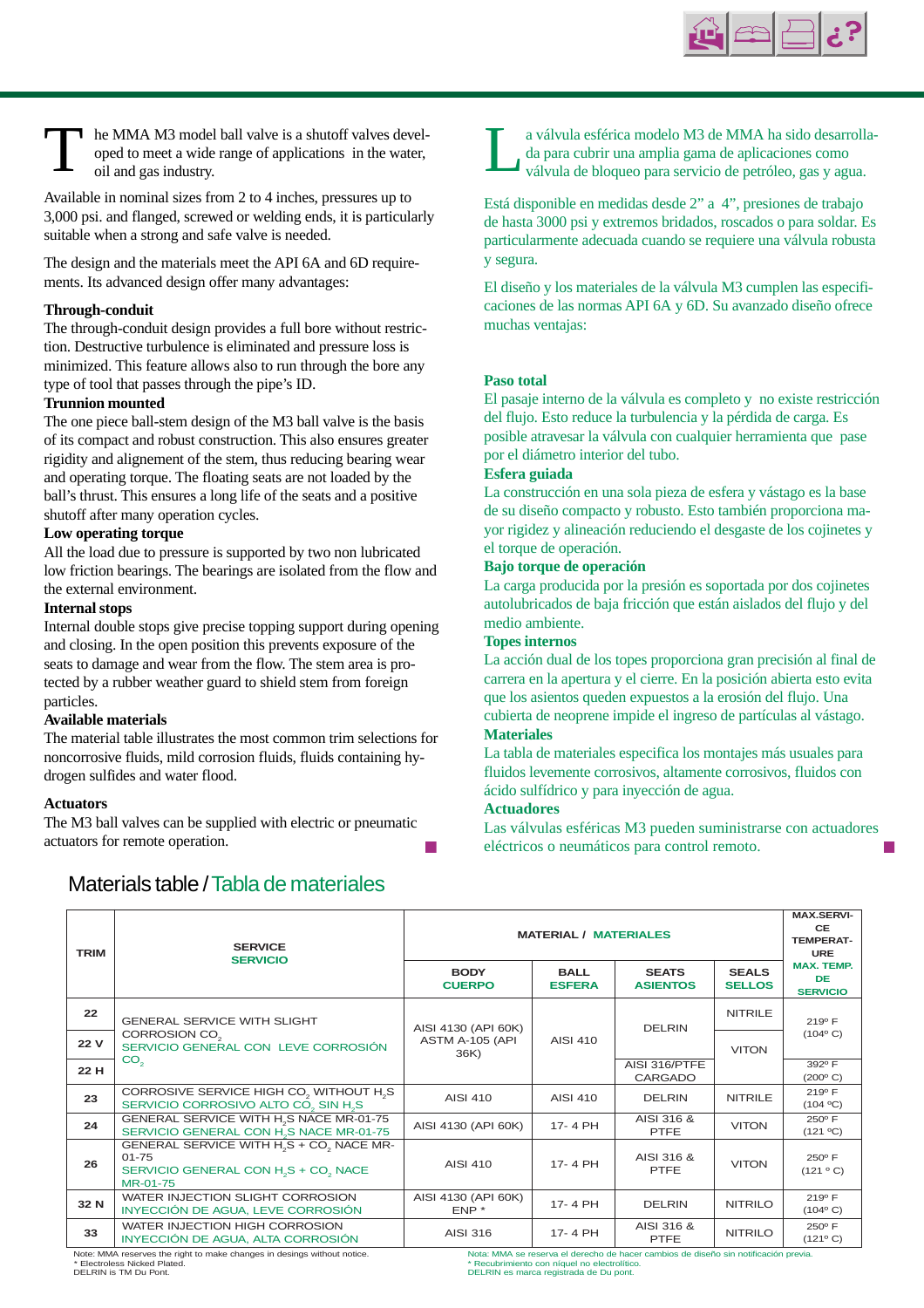



| 1  | Body / Cuerpo               | 11 | Lever / Palanca                         |
|----|-----------------------------|----|-----------------------------------------|
| 2  | Ball / Esfera               | 12 | Body bolts / Tornillo de cuerpo         |
| 3  | Seat / Asiento              | 13 | Hexagonal nut / Tuerca hexagonal        |
| 4  | Bearing carrier / Portabuje | 14 | Stop plate / Placa tope                 |
| 5  | Bearing / Buje              | 15 | Weather guard / Protector de<br>vástago |
| 6  | Seal / Sello                | 16 | Washer retainer / Anillo de seguridad   |
| 7  | O'ring / Aro sello          | 17 | Lever bolt / Tornillo prisionero        |
| 8  | O'ring / Aro sello          | 18 | Name plate / Placa de identificación    |
| 9  | O'ring / Aro sello          | 19 | Rivet / Remache                         |
| 10 | Hard ring / Aro duro        | 20 | Lever extension / Prolongador           |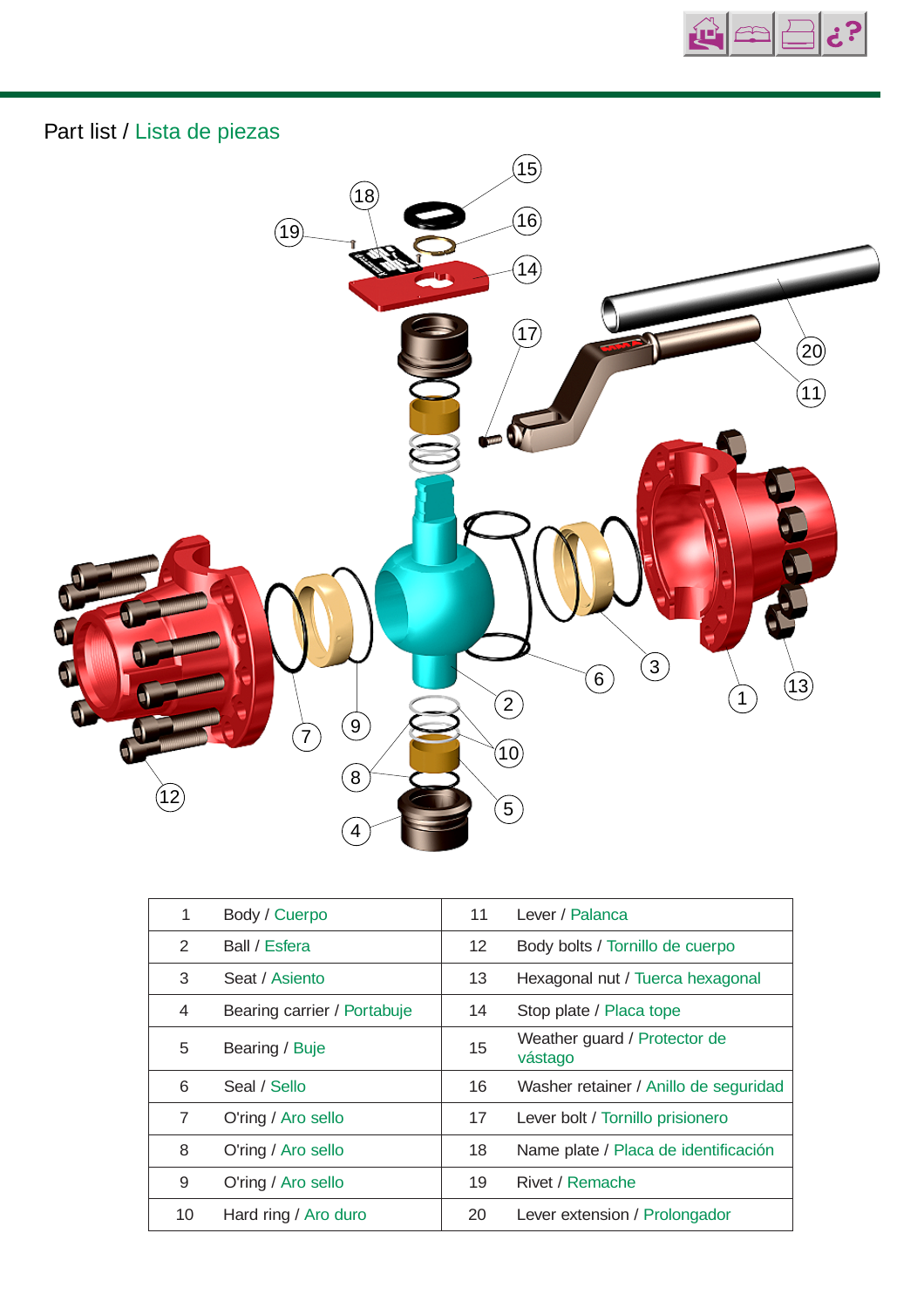

## Dimensions / Dimensiones



| API 6A MODEL M3 BALL VALVE / VALVULA ESFERICA API 6A MODELO M3                                |                                                                  |                                                |                                                                                            |                                                                         |     |     |     |     |      |       |                                                                              |                                                                                |
|-----------------------------------------------------------------------------------------------|------------------------------------------------------------------|------------------------------------------------|--------------------------------------------------------------------------------------------|-------------------------------------------------------------------------|-----|-----|-----|-----|------|-------|------------------------------------------------------------------------------|--------------------------------------------------------------------------------|
|                                                                                               |                                                                  | MIN.<br><b>BORE</b><br><b>PASAJ-</b><br>E MIN. | A                                                                                          |                                                                         |     |     |     |     |      |       | <b>WEIGHT (kg) / PESO</b>                                                    |                                                                                |
| <b>MAXIMUM WORKING</b><br><b>PRESSURE (psi)</b><br><b>MAXIMA PRESION</b><br><b>DE TRABAJO</b> | <b>NOMINAL</b><br><b>SIZE</b><br><b>MEDIDA</b><br><b>NOMINAL</b> |                                                | <b>SCREWED</b><br><b>END</b><br><b>EXTREM-</b><br><b>OS</b><br><b>ROSCAD-</b><br><b>OS</b> | <b>FLANGED</b><br><b>END</b><br><b>EXTREMO-</b><br>S<br><b>BRIDADOS</b> | B   | C   | D   | Е   | F    | G     | <b>SCREWED</b><br><b>END</b><br><b>EXTREMO-</b><br>S<br>ROSCAD-<br><b>OS</b> | <b>FLANGED</b><br><b>END</b><br><b>EXTREM-</b><br><b>OS</b><br><b>BRIDADOS</b> |
|                                                                                               | $2 - 1/16"$                                                      | 52.3                                           | 206                                                                                        | 295.1                                                                   | 155 | 92  | 65  | 143 | 400  | 165.1 | 11                                                                           | 19                                                                             |
| 2000                                                                                          | $2 - 9/16"$                                                      | 65                                             | 276                                                                                        | 333.2                                                                   | 220 | 133 | 94  | 178 | 600  | 190.5 | 28                                                                           | 41                                                                             |
|                                                                                               | $3 - 1/8"$                                                       | 79.2                                           | 276                                                                                        | 358.6                                                                   | 220 | 133 | 94  | 178 | 600  | 209.6 | 28                                                                           | 46                                                                             |
|                                                                                               | $4 - 1/16"$                                                      | 103.1                                          | 382                                                                                        | 434.8                                                                   | 268 | 163 | 116 | 210 | 1000 | 273.1 | 45                                                                           | 84                                                                             |
|                                                                                               | $2 - 1/16"$                                                      | 52.3                                           | 206                                                                                        | 371.3                                                                   | 155 | 92  | 65  | 143 | 400  | 215.9 | 11                                                                           | 33                                                                             |
| 3000                                                                                          | $2 - 9/16"$                                                      | 65                                             | 276                                                                                        | 422.1                                                                   | 220 | 133 | 94  | 178 | 600  | 244.3 | 28                                                                           | 59                                                                             |
|                                                                                               | $3 - 1/8"$                                                       | 79.2                                           | 276                                                                                        | 384                                                                     | 220 | 133 | 94  | 178 | 600  | 241.3 | 28                                                                           | 57                                                                             |
|                                                                                               | $4 - 1/16"$                                                      | 103.1                                          | 382                                                                                        | 460.2                                                                   | 268 | 163 | 116 | 210 | 1000 | 292.1 | 45                                                                           | 98                                                                             |

Dimensions in mm. Dimensiones en mm.

| API 6D MODEL M3 BALL VALVE / VALVULA ESFERICA API 6D MODELO M3 |                                                                  |                                                |                                                                                   |                                                |           |     |     |     |     |      |       |                                                |                                         |
|----------------------------------------------------------------|------------------------------------------------------------------|------------------------------------------------|-----------------------------------------------------------------------------------|------------------------------------------------|-----------|-----|-----|-----|-----|------|-------|------------------------------------------------|-----------------------------------------|
| <b>CLASS</b><br><b>CLASE</b>                                   | <b>NOMINAL</b><br><b>SIZE</b><br><b>MEDIDA</b><br><b>NOMINAL</b> | MIN.<br><b>BORE</b><br><b>PASAJ-</b><br>E MIN. | A                                                                                 |                                                |           |     |     |     |     |      |       | WEIGHT (kg) / PESO                             |                                         |
|                                                                |                                                                  |                                                | <b>WELDING</b><br><b>END</b><br><b>EXTREM-</b><br><b>OS PARA</b><br><b>SOLDAR</b> | <b>FLANGED END</b><br><b>EXTREMOS BRIDADOS</b> |           | B   | C   | D   | Е   | F    | G     | <b>WELDING</b><br><b>END</b>                   | <b>FLANGED</b><br><b>END</b>            |
|                                                                |                                                                  |                                                |                                                                                   | <b>RF</b>                                      | <b>RJ</b> |     |     |     |     |      |       | <b>EXTREM-</b><br><b>OS</b><br><b>P/SOLDAR</b> | <b>EXTREMO-</b><br>S<br><b>BRIDADOS</b> |
|                                                                | 2"                                                               | 52.3                                           | 292.1*                                                                            | 215.9                                          | 231.8     | 155 | 92  | 65  | 143 | 400  | 165.1 | 11                                             | 18                                      |
| 300                                                            | 2.5"                                                             | 65                                             | $330.2*$                                                                          | 241.3                                          | 257.2     | 220 | 133 | 94  | 178 | 600  | 190.5 | 29                                             | 35                                      |
|                                                                | 3"                                                               | 79.2                                           | 355.6*                                                                            | 282.6                                          | 298.5     | 220 | 133 | 94  | 178 | 600  | 209.6 | 30                                             | 38                                      |
|                                                                | 4"                                                               | 103.1                                          | 431.8*                                                                            | 304.8                                          | 320.7     | 268 | 163 | 116 | 210 | 1000 | 254   | 49                                             | 64                                      |
|                                                                | 2"                                                               | 52.3                                           | 292.1                                                                             | 292.1                                          | 295.3     | 155 | 92  | 65  | 143 | 400  | 165.1 | 11                                             | 19                                      |
|                                                                | 2.5"                                                             | 65                                             | 330.2                                                                             | 330.2                                          | 333.4     | 220 | 133 | 94  | 177 | 600  | 190.5 | 30                                             | 41                                      |
| 600                                                            | 3"                                                               | 79.2                                           | 355.6                                                                             | 355.6                                          | 358.8     | 220 | 133 | 94  | 177 | 600  | 209.6 | 30                                             | 46                                      |
|                                                                | 4"                                                               | 103.1                                          | 431.8                                                                             | 431.8                                          | 435       | 268 | 163 | 116 | 210 | 1000 | 273.1 | 49                                             | 84                                      |
|                                                                | 2"                                                               | 52.3                                           | 368.3                                                                             | 368.3                                          | 371.5     | 155 | 92  | 65  | 143 | 400  | 215.9 | 11                                             | 33                                      |
| 900                                                            | 2.5"                                                             | 65                                             | 419.1                                                                             | 419.1                                          | 422.3     | 220 | 133 | 94  | 177 | 600  | 244.3 | 31                                             | 59                                      |
|                                                                | 3"                                                               | 79.2                                           | 381                                                                               | 381                                            | 384.2     | 220 | 133 | 94  | 177 | 600  | 241.3 | 32                                             | 57                                      |
|                                                                | 4"                                                               | 103.1                                          | 457.2                                                                             | 457.2                                          | 460.4     | 268 | 163 | 116 | 210 | 1000 | 292.1 | 51                                             | 98                                      |

\* Length exceeds specified dimension of the API 6D. La longitud excede la dimensión especificada por API 6D.